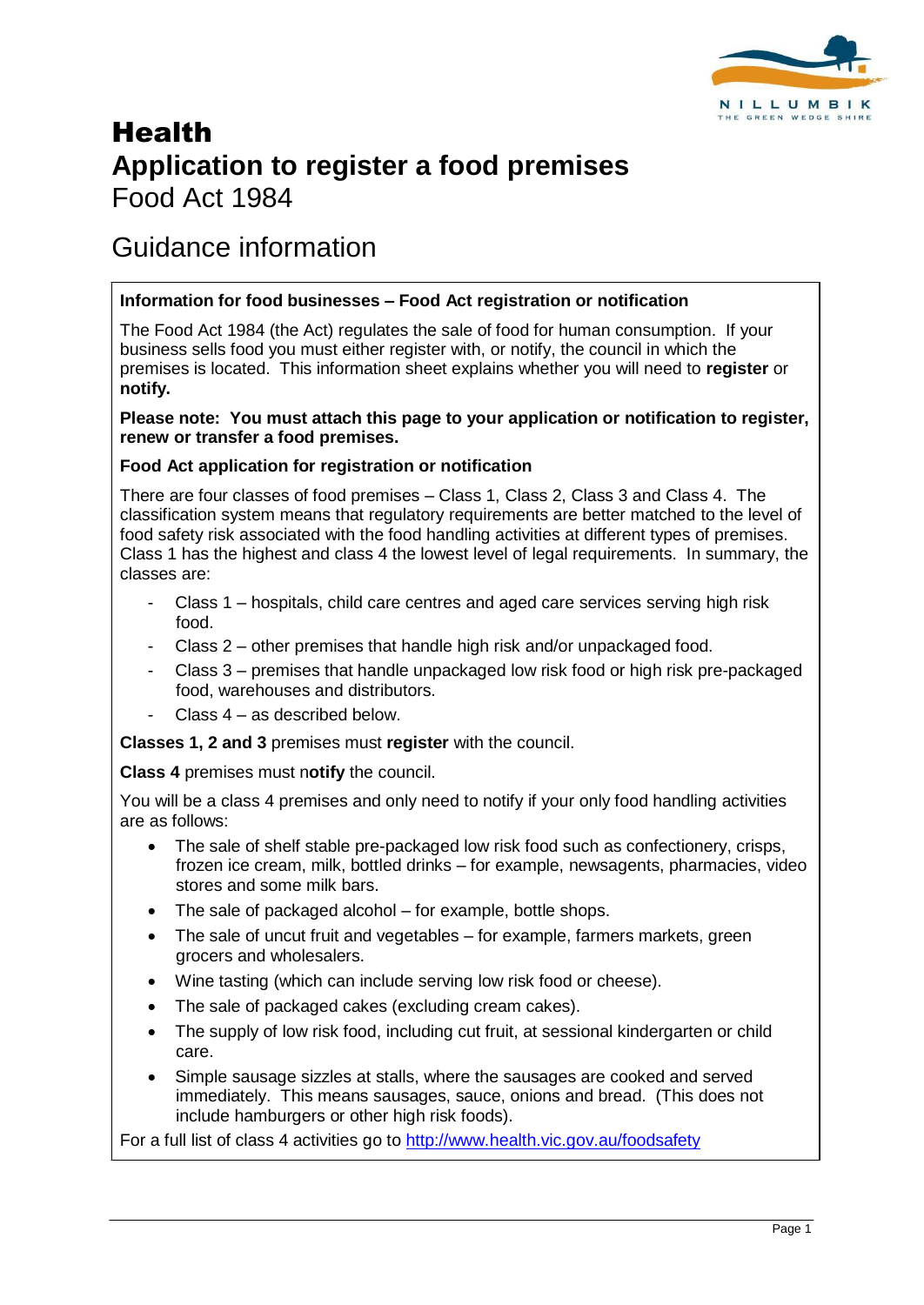

#### **Please mark one of the following:**

- $1.1$  The only food handling activities at my premises are described as Class 4. Please complete a notification of a food premises form and submit to council.
- 2. The food handling activities carried out at my food premises involve activities other than Class 4.

If you marked box 2, you will be required to register with the council.

Please contact the council to discuss:

- 1. the process for registering your premises using the application to register a food premises form; and
- 2. other requirements for Class 1, 2 or 3. This will include whether you require a food safety program and/or a food safety supervisor.

If you operate **a supported residential service** you will need to inform the council whether the majority of your residents are aged persons.

Council will ask if you handle or intend to handle high risk foods. This means foods that require temperature control (refrigeration or heating). For example meats, chickens, fish smallgoods, custard, cream, salads, cooked pasta, eggs and sandwiches.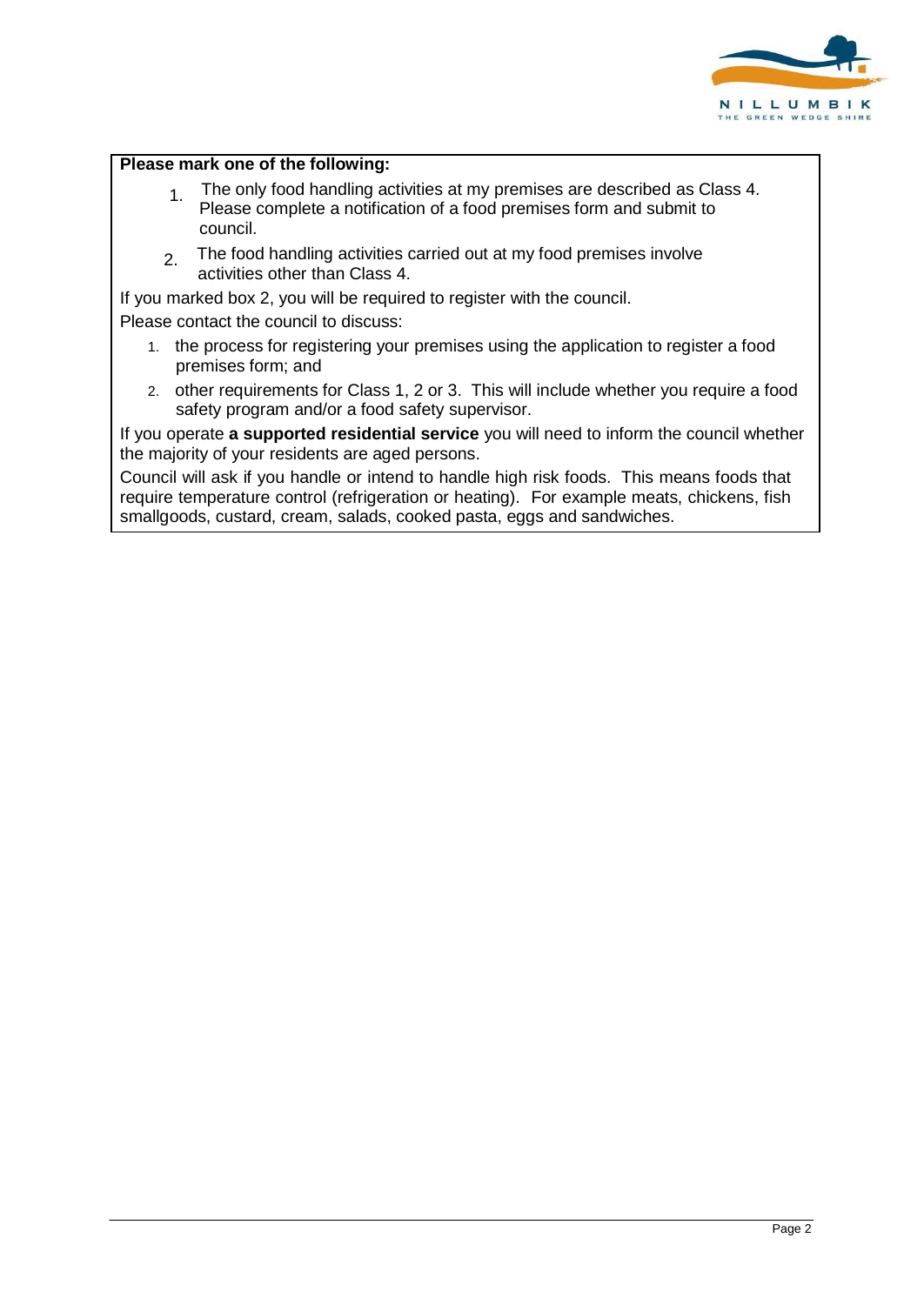

# **Health Application to Register a Food Premises** Food Act 1984

**Important**. Please read the **guidance information** at the beginning of this form. If your premise is listed as a Class 4 premise, please complete a notification form instead of this registration form.

| Title                    | Surname                                                                                                             |            | Given Name(s)                |          |
|--------------------------|---------------------------------------------------------------------------------------------------------------------|------------|------------------------------|----------|
| Director of Company)     | If the proprietor is a company or association, specify name of person completing the application and authority (eg. |            |                              |          |
| Authority                |                                                                                                                     |            |                              |          |
| e.g. Director of company |                                                                                                                     |            |                              |          |
| <b>Business name</b>     |                                                                                                                     |            | Company name (if applicable) |          |
|                          |                                                                                                                     |            |                              |          |
|                          |                                                                                                                     |            |                              |          |
|                          | Street address/postal address                                                                                       |            |                              |          |
|                          |                                                                                                                     |            |                              |          |
| Suburb/town              |                                                                                                                     |            | <b>State</b>                 | Postcode |
|                          |                                                                                                                     |            |                              |          |
|                          | Please provide at least one phone number and include the area code                                                  |            |                              |          |
| Business phone           |                                                                                                                     | Home phone | <b>Business fax</b>          | Mobile   |

|                                                                                             | <b>Premise details</b> |                     |                 |
|---------------------------------------------------------------------------------------------|------------------------|---------------------|-----------------|
| Trading name of Premises                                                                    |                        |                     |                 |
|                                                                                             |                        |                     |                 |
| <b>Street address</b>                                                                       |                        |                     |                 |
|                                                                                             |                        |                     |                 |
| Suburb                                                                                      | <b>State</b>           | Postcode            |                 |
|                                                                                             |                        |                     |                 |
| Contact person at premises (if not the proprietor)                                          |                        |                     |                 |
| Title                                                                                       | Surname                | Given Name(s)       |                 |
|                                                                                             |                        |                     |                 |
| Please provide at least one phone number and include the area code<br><b>Business Phone</b> | Home phone             | <b>Business Fax</b> | Mobile          |
|                                                                                             |                        |                     |                 |
| Email                                                                                       |                        |                     |                 |
|                                                                                             |                        |                     |                 |
| Type of food premises                                                                       | Type of food prepared  |                     | Number of staff |
|                                                                                             |                        |                     |                 |
| e.g. video store, news-agency                                                               |                        |                     |                 |
|                                                                                             |                        |                     |                 |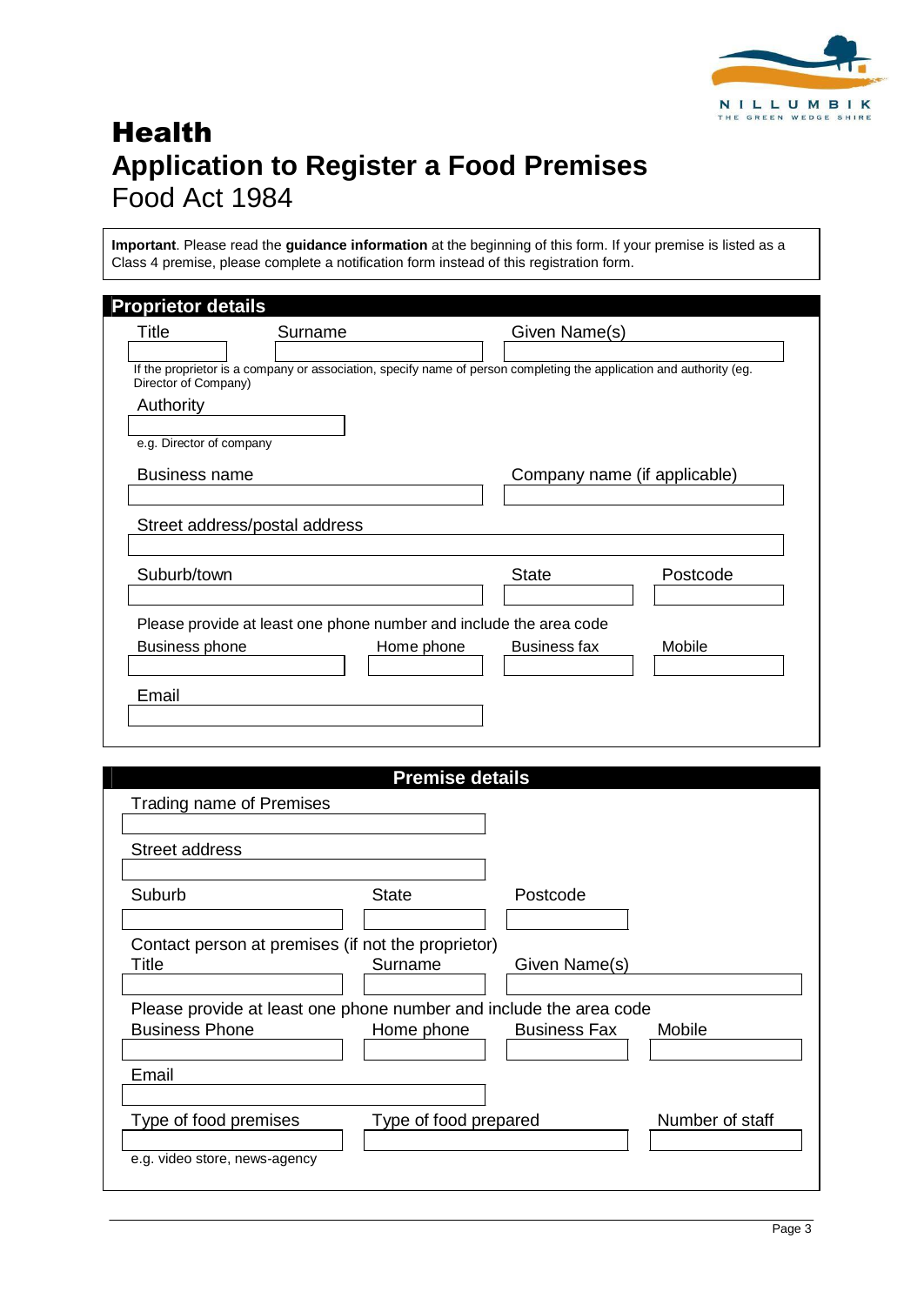

### Streatrader requirements: Temporary/Mobile Food Do you have a mobile or temporary food premises associated with this fixed premises

Yes No

registration?

Please note if you ticked 'Yes' an additional fee of \$100 will be added to your application.

#### **Community group**

A community group is a not for profit organisation or a person(s) undertaking a food handling activity solely for the purpose of raising funds for charitable purposes or for a not for profit organisation. YES NO

Are you a community group that sells food up to two consecutive days at a time and most food handlers are volunteers?

#### If No, go to **Food related details**

If Yes, are you selling ready to eat high risk food?

If No, you are classified as a class 3. Go to **Classification**

If Yes, is all of the high risk food cooked on site with the intention of serving immediately?

If Yes, you are classified as a class 3. Go to **Classification**.

If No, you are a class 2, however you are exempt from the food safety supervisor requirements. Go to **Classification**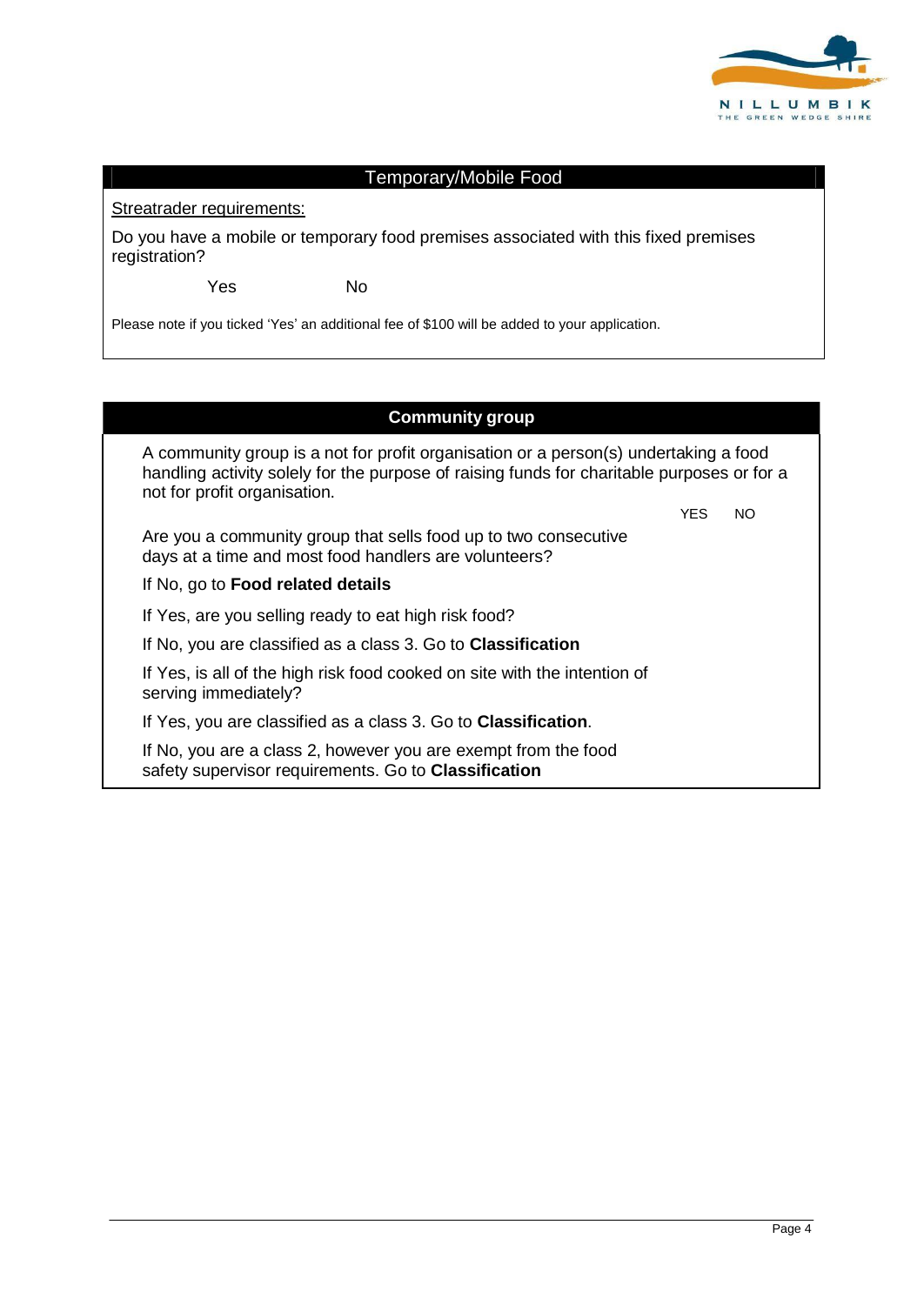

| <b>Food related details</b>                                                                                                                                       |            |     |
|-------------------------------------------------------------------------------------------------------------------------------------------------------------------|------------|-----|
| This section is to be completed in discussion with the local council.<br>The answers will determine the classification of your food premises                      | <b>YES</b> | NO. |
| Q1. Are you a wholesaler / distributor of pre-packaged food?                                                                                                      |            |     |
| If Yes, is this the only food handling activity at your premises?                                                                                                 |            |     |
| If Yes, you are classified as a class 3. Go to section: Classification                                                                                            |            |     |
| If No, proceed to question 2                                                                                                                                      |            |     |
| Q2. Is the food prepared or served exclusively for people or patients in<br>an aged care service, hospital, or meals on wheels service?                           |            |     |
| If Yes, you are classified as a class 1. Go to section: Classification                                                                                            |            |     |
| If No, proceed to question 3                                                                                                                                      |            |     |
| Q3. Is the food prepared or served exclusively for children at a<br>childcare centre? If NO, proceed to question 4                                                |            |     |
| If Yes, is the food high risk?                                                                                                                                    |            |     |
| If Yes, you are classified as a class 1. Go to section: Classification                                                                                            |            |     |
| If No, proceed to question 5.                                                                                                                                     |            |     |
| Q4. Are you a greengrocer that only sells fruit, vegetables &/or<br>packaged food?<br>If No, proceed to question 5                                                |            |     |
| If Yes, do you prepare fruit salad, fruit juice or salads?                                                                                                        |            |     |
| If Yes, you are classified as a class 2. Go to section: Classification                                                                                            |            |     |
| If No, do you cut/slice fruits and vegetables?                                                                                                                    |            |     |
| If Yes, you are classified as a class 3. Go to section: Classification                                                                                            |            |     |
| If No, you do not require Food Act registration. You only need to complete<br>the notification form                                                               |            |     |
| This section is to be completed in discussion with the local council.<br>The answers will determine the classification of your food premises - Class<br>1, 2 or 3 |            |     |
| Q5. Do you handle any food that does not require refrigeration?                                                                                                   |            |     |
| Is any of the food pre-packaged?                                                                                                                                  |            |     |
| Is any of the food being prepared/made and sold directly to the public?                                                                                           |            |     |
| Is any of the food being manufactured on the premises to be sold to retail<br>shops/wholesale/distributor?                                                        |            |     |
| Is any of the food being re-packaged?                                                                                                                             |            |     |
| Q6. Do you refrigerate, cook and/or reheat food?                                                                                                                  |            |     |
| Is any of the food pre-packaged?                                                                                                                                  |            |     |
| Is any of the food unpackaged?                                                                                                                                    |            |     |
| Is any of the food being prepared and sold directly to the public?                                                                                                |            |     |
| Is any of the food being manufactured and sold to retail<br>shops/wholesale/distributor?                                                                          |            |     |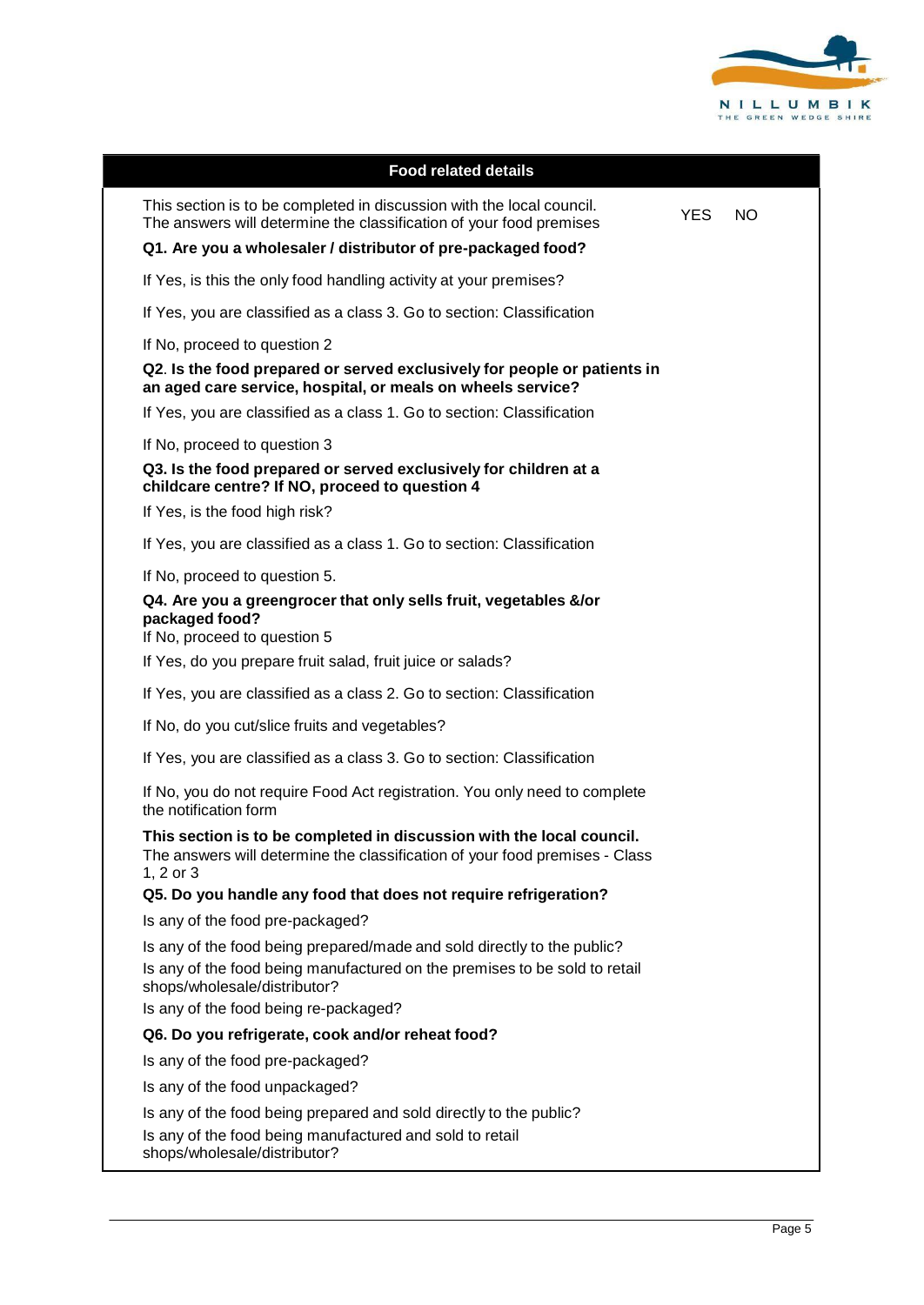

| Classification |  |
|----------------|--|
|                |  |

Following discussion with the Council about your food handling activities, select your food premises classification below as advised by your Council: Class 1 Class 2 Class 2 Class 3

**Classification selection is necessary so that you can complete the remainder of this application form**

**For further information, refer to the Food Classification Tool** at **[http://dofoodsafely.health.vic.gov.au/foodclass/.](http://dofoodsafely.health.vic.gov.au/foodclass/)**

If your food premise is classified as a class 1 or 2, go to **Food Safety Program (FSP).**

If your food premises is classified as a class 3, proceed directly to **Declaration**

#### Food Safety Program

#### **Class 1 and 2 food premises only**

You must complete either question (1) Standard Food Safety Program or question (2) Non Standard Food Safety Program, depending on the type of program used at your premises

YES NO

#### **Q1. Do you have a Standard Food Safety Program?**

- If No Proceed to question Q2
- If Yes please select the type of FSP and proceed to section: Food safety supervisor

Food Safety Program Template for Class 2 Retail & Food Service Businesses No. 1. Version 2

Food Smart (Online)

Other FSP template registered by the Secretary of Department Health (if so, please detail below)

Name of program Registered No of template

Q2. Do you have a non-standard Food Safety Program?

(Independent FSP)?

Has the premises been audited by an approved food safety auditor?

If the answer is No, your food safety program will need to be audited within 3 months of commencement of trade. A list of approved auditors can be found at [www.health.vic.gov.au/foodsafety/bus/auditing.htm.](http://www.health.vic.gov.au/foodsafety/bus/auditing.htm)

*If you answered No to question 4 in the Food Related Details section, you do not need to complete this form. Complete only a Notification form, available from Council.*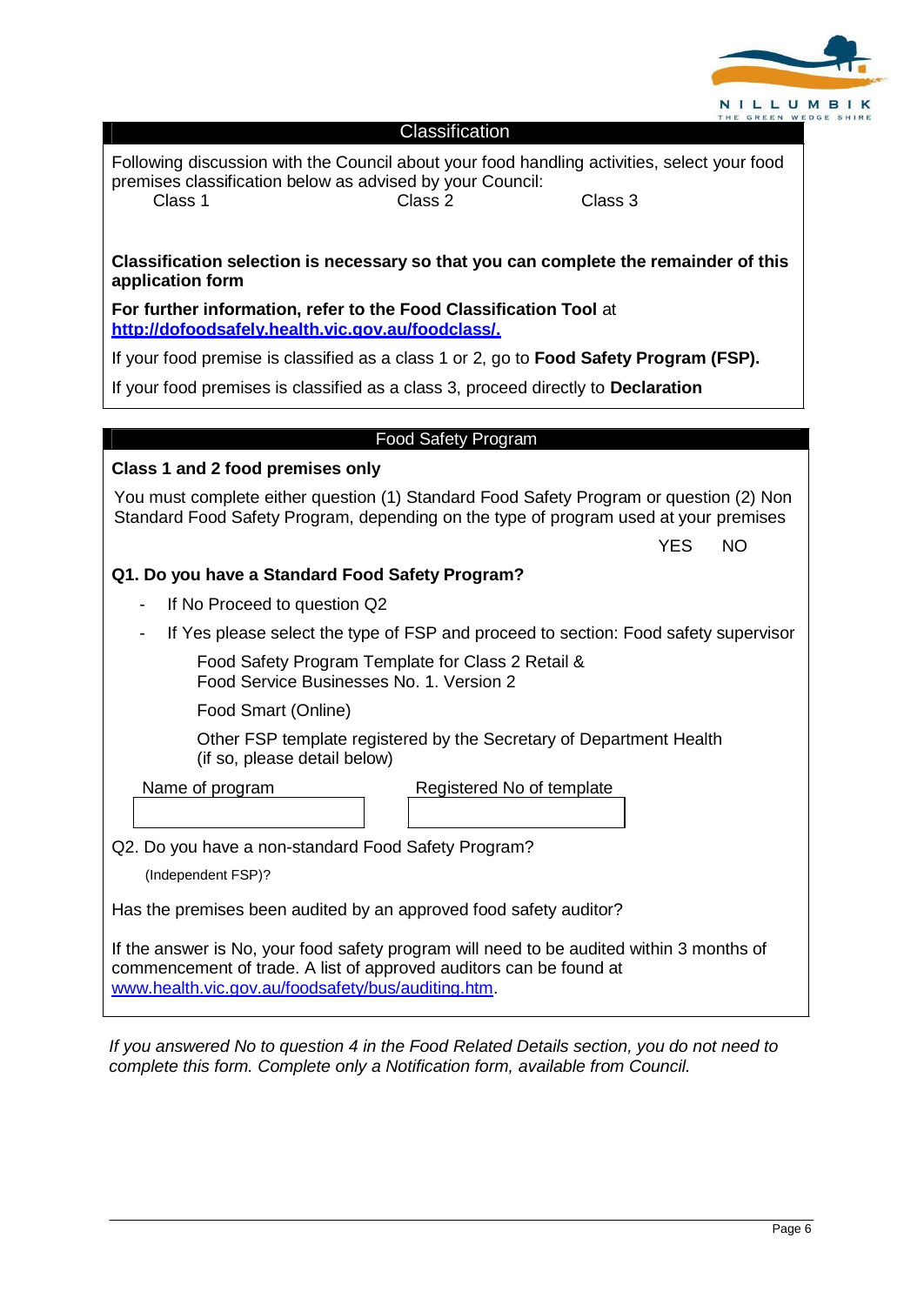

| <b>Declared QA Food Safety Program</b><br><b>YES</b><br>-NO                                                                                                  |
|--------------------------------------------------------------------------------------------------------------------------------------------------------------|
| Has the FSP been prepared under a QA system or code<br>declared under the Food Act?                                                                          |
| If No proceed to: Food safety supervisor<br>-                                                                                                                |
| If Yes complete the following details:                                                                                                                       |
| Specify the declared QA system or code:                                                                                                                      |
| Audit certificate attached                                                                                                                                   |
| If Yes, attach the certificate from the food safety auditor confirming that the program<br>has been prepared under and conforms with that QA system or code. |
| If No, specify the date when the audit is to be undertaken                                                                                                   |
| Does the FSP include competency based or accredited training for staff of the<br>premises?                                                                   |
| If Yes you are exempt from the food safety supervisor requirement                                                                                            |
|                                                                                                                                                              |
| <b>Food safety supervisor</b>                                                                                                                                |
| Class 1 and 2 food premises only                                                                                                                             |
| By checking this box I confirm that I have read and understood all the statements<br>above                                                                   |
| Please note that a food safety supervisor is not required if the food premises:                                                                              |
| has a declared QA food safety program that includes competency based or<br>accredited training for staff of the premises; or                                 |
| is a community group that is exempt as described on page 2 of this form.                                                                                     |

Name of food safety supervisor

#### **Required documents**

**There are no attachments if you have a template standard food safety program** 

**Class 1 Premises - Copy of the non-standard / independent food safety program** 

**Class 1 Premises – Copy of Food Safety Supervisor certificates**

**Class 2 Premises – Copy of completed questionnaire for standard food safety program template. (attach copy imperative records)**

**Class 2 Premises – Copy of Food Safety Supervisor certificates**

**Class 2 Premises – Copy of food safety program (if not using registered template)**